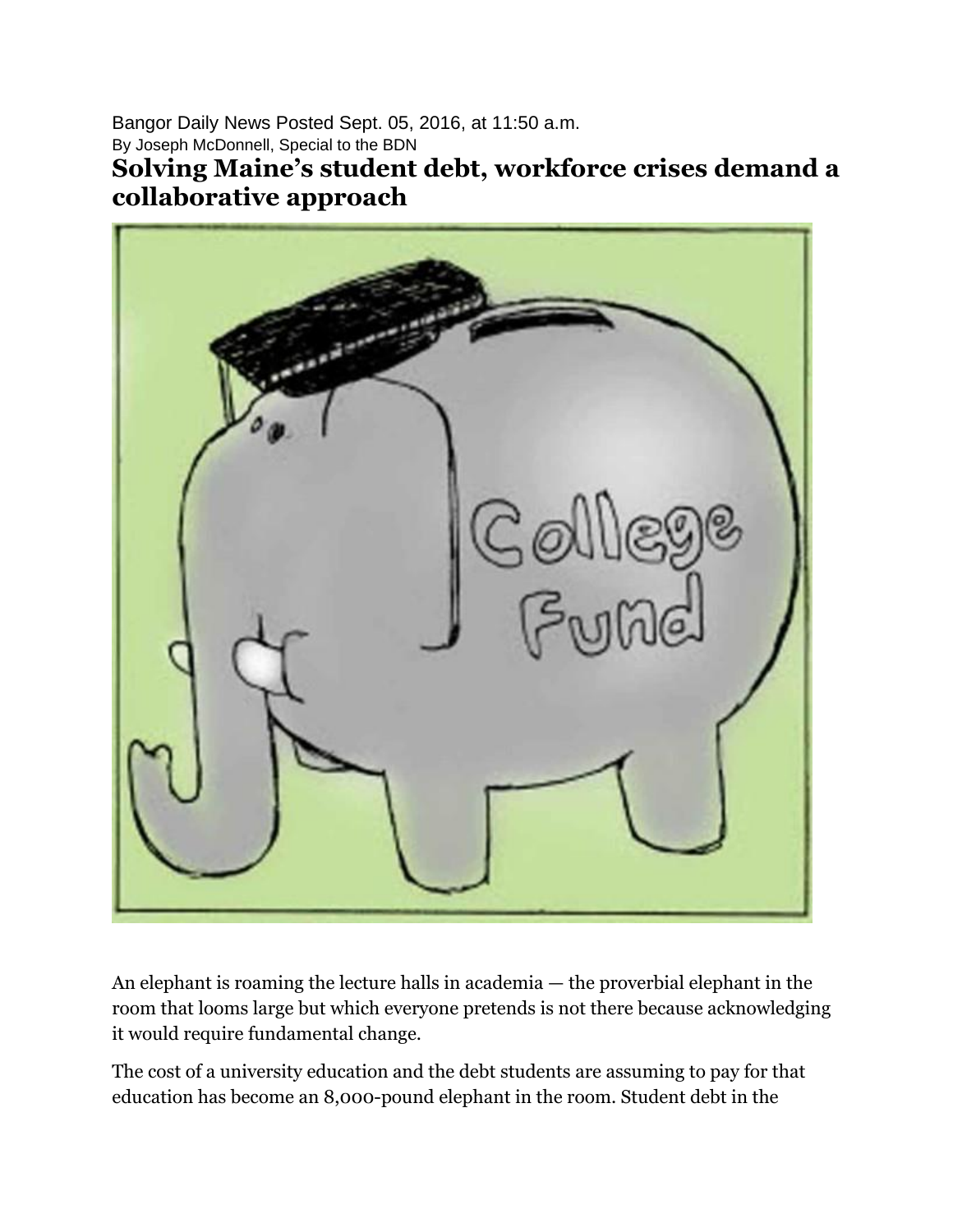U.S. [topped \\$1.25 trillion](https://www.google.com/url?q=https://www.bostonglobe.com/metro/2016/05/18/student-loan-debt-has-tripled-trillion-yes-trillion/JwnmJ1uCkSchgbAN4CDlzJ/story.html&sa=D&ust=1472748696968000&usg=AFQjCNGZl94EruVYss33Q7YP8VW1G6oRug) this year. Two-thirds of students graduate with debt, which <u>averaged \$37,172</u> for each graduate this year.

The situation is even more unconscionable knowing how many students drop out without completing a degree or graduate without obtaining a job that leads to a career. Student debt holders with large loans and low-paying jobs have become modern day indentured servants, sometimes just managing to pay interest or even less, digging their debt hole deeper.

Universities alone cannot resolve the student debt crisis. Maine's public and private universities struggle to hold down tuition increases while trying to recruit, retain and graduate students in a state with a declining demographic of college-age students. Universities hope the federal government will deal with the debt crisis. But even though student debt has become an issue in the presidential campaign, no consensus around this issue has emerged and a quick federal solution remains unlikely.

There may be no silver bullet to this crisis, but the combination of a number of measures would make the problem more manageable: additional resources from the federal government, an interest rate for students close to bank borrowing rates, tax deductions and loan forgiveness programs, a cap on loans not to exceed a graduate's anticipated starting annual salary, reductions in university overhead and an imaginative use of costsaving technology to drive down tuition costs.

Exacerbating the debt crisis are the many students graduating without career-oriented jobs. College graduates earn [on average \\$1 million more over their lifetimes](https://www.google.com/url?q=http://www.marketwatch.com/story/a-college-degree-is-worth-1-million-2015-05-07&sa=D&ust=1472748696970000&usg=AFQjCNFslWb8YI_pqkAvdE_eI8i6BPOn7Q) than those without a degree, but that's averaging high-earning degrees such as engineering and finance with low-earning degrees. Students majoring in professional programs such as accounting, nursing and engineering find ready employment with good salaries and benefits. But many others struggle, often ending up underemployed at jobs that do not require a degree and sometimes working at the same job they had while attending school.

Career readiness ought to be built into a university education, but many universities struggle to reconcile that mission with a liberal arts education. Liberal arts and career development need not be mutually exclusive; a four-year curriculum has room for both. There is strong evidence that a liberal arts degree has long-term value for personal development, civic engagement and career advancement. Graduates in these programs could complement their undergraduate education with a professional graduate degree, but many students are reluctant to double down on their debt by attending graduate school.